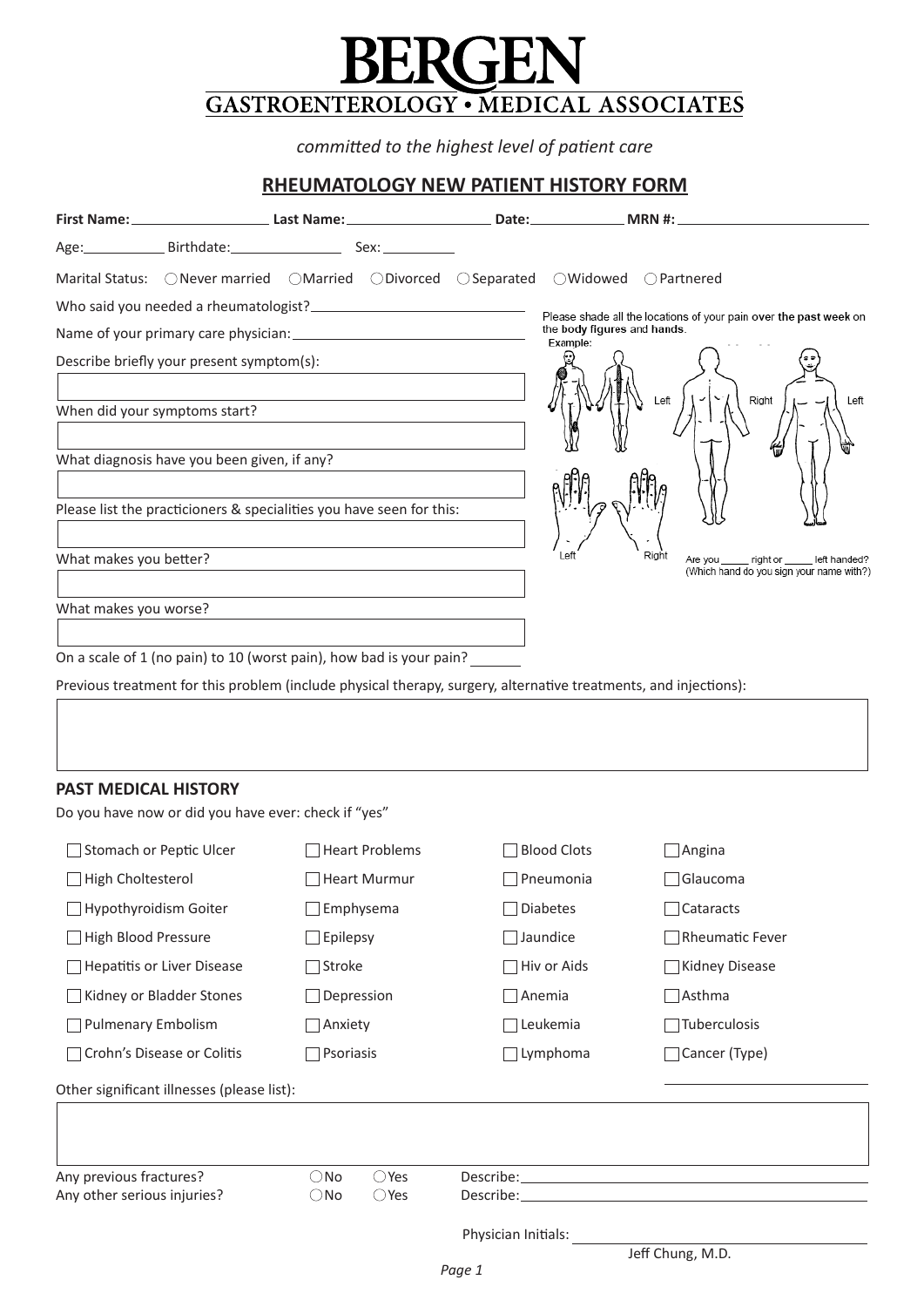| <b>First Name:</b> |  |
|--------------------|--|
|                    |  |

**#: MRN :Date :Name Last :Name First**

## **(ARTHRITIS (RHEUMATOLOGIC**

At any time have you or a blood relative had any of the following? (check if "yes")

|                        | You | Relative | Relationship to you |
|------------------------|-----|----------|---------------------|
| Arthritis unknown type |     |          |                     |
| Osteoarthritis         |     |          |                     |
| Rheumatoid arthritis   |     |          |                     |
| Gout                   |     |          |                     |
| "SLE" or Lupus         |     |          |                     |
| Ankylosing spondylitis |     |          |                     |
| Childhood arthritis    |     |          |                     |
| Sjogren's syndrome     |     |          |                     |
| Osteoporosis           |     |          |                     |
| Psoriatic arthritis    |     |          |                     |
| Fibromyalgia           |     |          |                     |

### **FAMILY HISTORY**

|        | Age | <b>Health Problems (if living)</b> | Age at death (if deceased) | Cause(s) of |
|--------|-----|------------------------------------|----------------------------|-------------|
| Father |     |                                    |                            |             |
| Mother |     |                                    |                            |             |

#### Siblings

### Children

#### **PERSONAL HISTORY**

| If not working, are you:                                       |                              |               | $\bigcirc$ retired $\bigcirc$ disabled $\bigcirc$ on sick leave |
|----------------------------------------------------------------|------------------------------|---------------|-----------------------------------------------------------------|
| When did this disability begin?                                |                              |               |                                                                 |
| Do you receive disability or SSI?                              | $\bigcirc$ Yes               | $\bigcirc$ No |                                                                 |
| What kind of exercise do you do?                               |                              |               | How often?                                                      |
| Do you smoke?                                                  | $\bigcirc$ Yes               | $\bigcirc$ No |                                                                 |
| Do you drink alcohol?                                          | $O$ Yes $O$ No               |               |                                                                 |
|                                                                |                              |               |                                                                 |
| Has anyone ever told you to cut down on your drinking?         |                              |               |                                                                 |
|                                                                | $O$ Yes $O$ No               |               |                                                                 |
| Do you use drugs for reasons that are not medical?             |                              |               |                                                                 |
|                                                                | $\bigcirc$ Yes $\bigcirc$ No |               |                                                                 |
| Do you get enough sleep at night? $\bigcirc$ Yes $\bigcirc$ No |                              |               |                                                                 |
| Do you wake up feeling rested?                                 | $\bigcirc$ Yes               | ∴ No          |                                                                 |

Physician Initials:

Jeff Chung, M.D.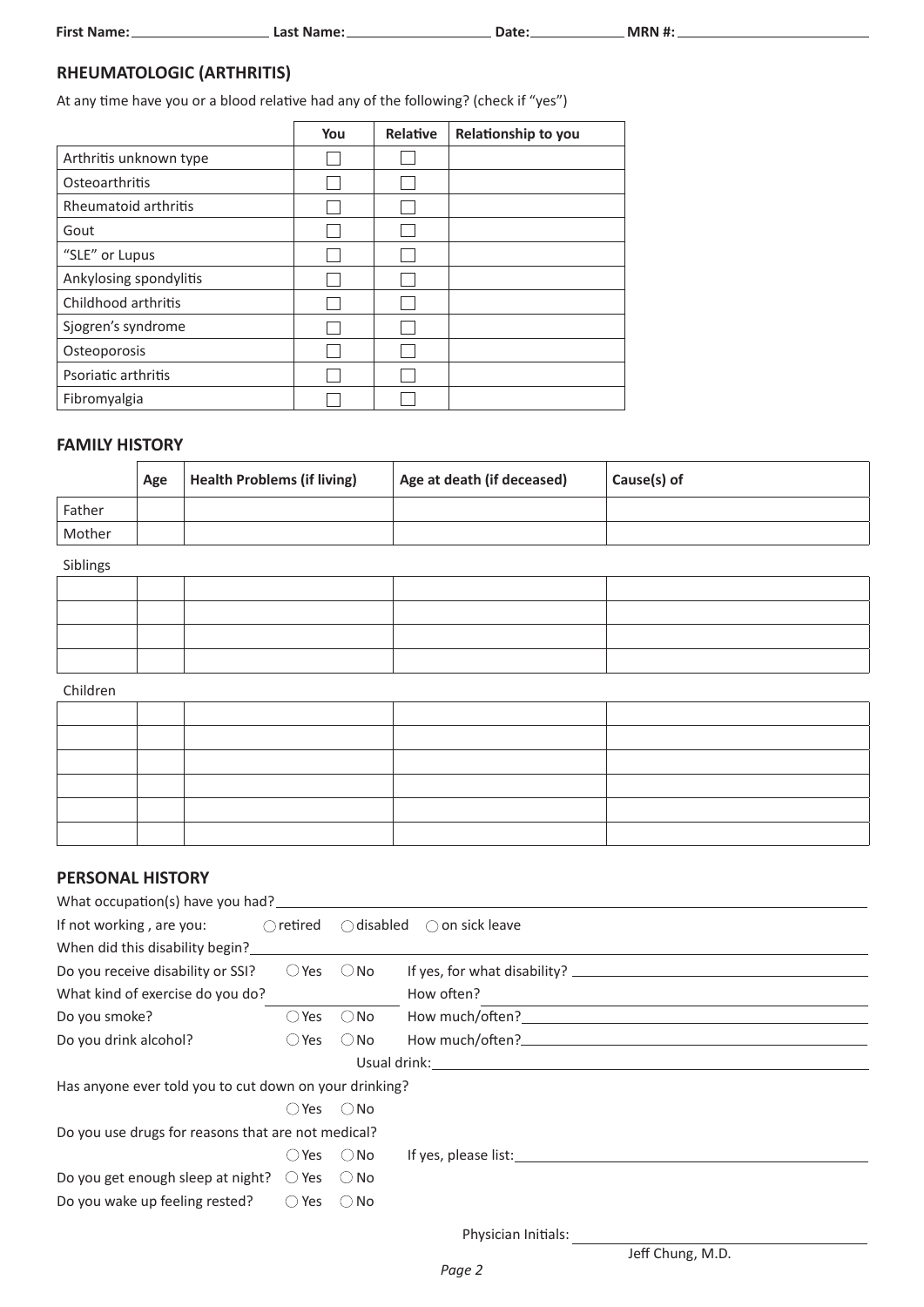| <b>First Name:</b> | .ast   | י ה+הר |            |
|--------------------|--------|--------|------------|
|                    | :Name: | - 145  | <b>MRN</b> |
|                    |        |        |            |

## **PREVIOUS SURGERIES/OPERATIONS**

|        | <b>Type</b> | Year | Reason |
|--------|-------------|------|--------|
|        |             |      |        |
| ╮<br>▵ |             |      |        |
| 3      |             |      |        |
| 4      |             |      |        |
| כ      |             |      |        |

### **MEDICATIONS**

What medication allergies do you have? What type of allergic reaction was it?

Please list below any prescribed and non-prescribed medicine that you are taking. Include vitamins, glucosamine, laxatives, calcium, etc.

#### **SYSTEMS REVIEW**

| Date of last eye exam: Date of last chest x-ray:              |                            | Date of last bone density test:   |
|---------------------------------------------------------------|----------------------------|-----------------------------------|
| Result of last TB (PPD) test: ONever done ONegative OPositive |                            |                                   |
| General                                                       |                            |                                   |
| Recent weight gain: how much                                  | Fatigue                    | Fever                             |
| Recent weight loss: how much                                  | Weakness                   | Night sweats                      |
| <b>Muscle/Joints/Bones</b>                                    |                            |                                   |
| Morning stiffness                                             | Joint pain                 | Muscle weakness                   |
| Lasting how long? (minutes/hours)                             | Joint swelling             |                                   |
| List joints affected in the last 6 months:                    |                            |                                   |
|                                                               |                            |                                   |
| Ears                                                          |                            |                                   |
| Ringing in ears                                               | Loss of hearing            |                                   |
| <b>Eyes</b>                                                   |                            |                                   |
| Pain                                                          | Change or loss of vision   | <b>Dryness</b>                    |
| Redness                                                       | Double or blurred vision   | Feels like something in eye       |
| <b>Mouth</b>                                                  |                            |                                   |
| Sore tongue                                                   | Sores in mouth             | <b>Dryness</b>                    |
| <b>Bleeding gums</b>                                          | Loss of taste              | Recent increase in tooth cavaties |
| <b>Nose</b>                                                   |                            |                                   |
| Nosebleeds                                                    | Loss of smell              |                                   |
| <b>Throat</b>                                                 |                            |                                   |
| Frequent sore throats                                         | Difficulty with swallowing | <b>Excessive thirst</b>           |
| Hoarseness                                                    | Jaw pain while chewing     |                                   |
|                                                               | Physician Initials:        |                                   |
|                                                               |                            | Jeff Chung, M.D.                  |